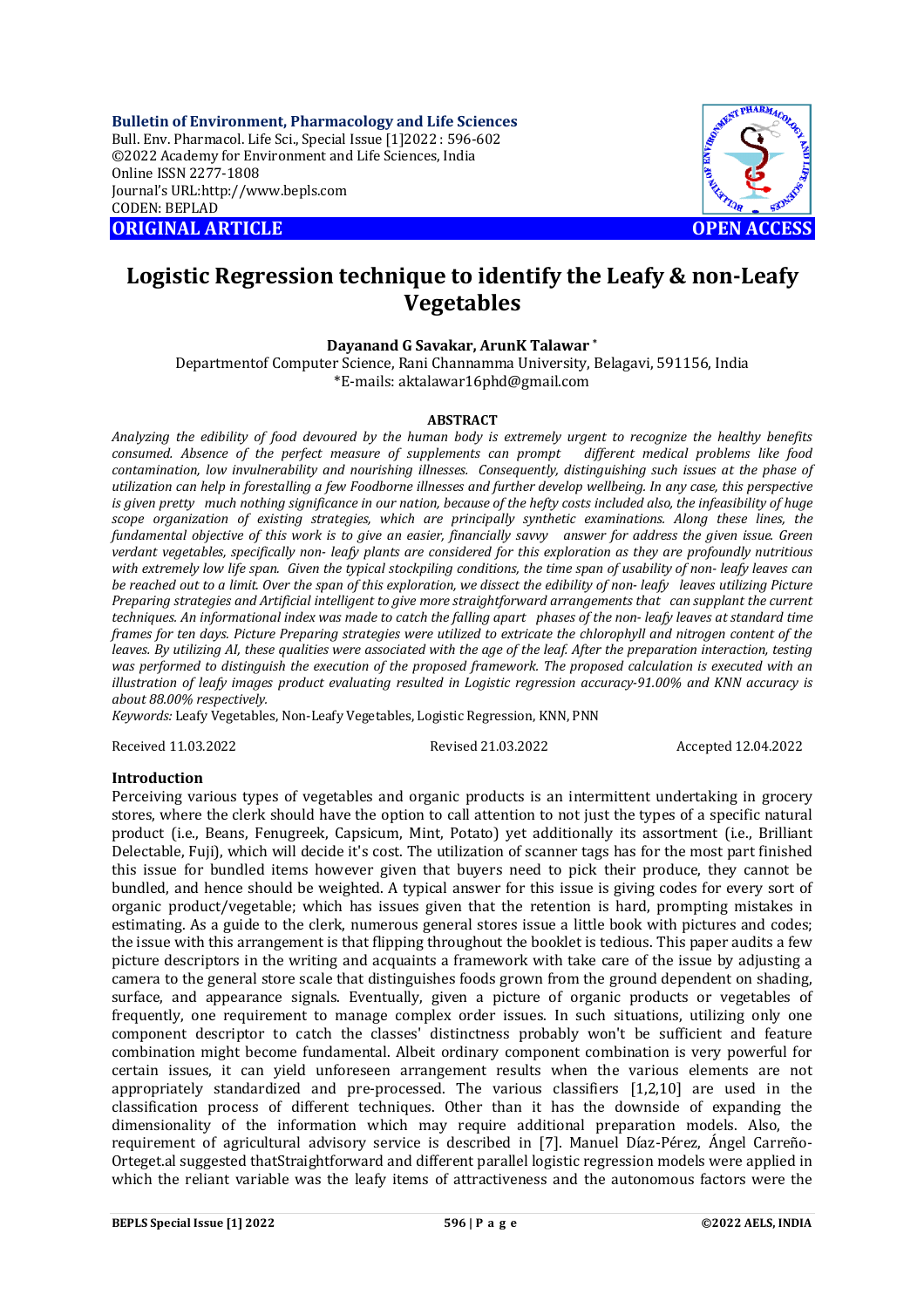times of capacity, cultivars, organic product weight reduction, and long periods of assessment. The outcomes showed that beans, capsicum, potato etc. Cultivars with a more extended time span of usability can be chosen by a straightforward and different double logistic regression analysis [3].

Aiswarya B, Anushka Sharmaet reveals that Green Leafy vegetables, explicitly Leafy plants are considered for this exploration as they are profoundly nutritious with extremely low life span. Given the typical stockpiling conditions, the time span of usability of leaves can be reached out to a limit of 5-7 days. Throughout this examination, we dissect the edibility of non- leafy leaves utilizing Picture Preparing strategies and AI to give more straightforward arrangements that can supplant the current techniques. [4]. Yongmei Fang, Shouhua Yu, Liwen Ling explain about Logistic Regression model dependent on cabbage hazard is created through a progression of information mining steps, like information input, information understanding, information arrangement, and cleaning. The model is trustworthy by hazard appraisal. Then, at that point it is doable to utilize the model to anticipate future danger and break down the danger pattern by existing information. It tends to be drawn from the analysis Calculated regression model is applied to mining helpful data from the restricted unique test information of vegetable and anticipating the danger pattern of pesticide buildup of vegetable in the further [8]. Manuel Díaz-Pérez, Ángel Carreño-Orteganarrated that Basic regression is an intriguing technique to examine the impact of capacity time on the attractiveness of person pepper aggregates. All basic logistic models showed profoundly critical relationship between the likelihood of attractiveness of pepper leafy foods time [5]. Shivram Dubey, Anand Singh Jalal, in this method, an answer for the identification and classification of vegetables organic product infections is proposed and tentatively approved. The picture handling based proposed approach is made out of the accompanying primary strides; in the first step K-Means grouping procedure is utilized for the picture division, in the subsequent advance some cutting edge highlights are extricated from the fragmented picture, lastly pictures are arranged into one of the classes by utilizing a multi-class support Vector Machine [9]. Rocha and Hauagge suggested that Contemporary Vision and Example Acknowledgment issues, for example, face acknowledgment, fingerprinting distinguishing proof, picture order, and DNA sequencing frequently have a discretionarily enormous number of classes and properties to consider. To manage such complex issues utilizing only one component descriptor is a troublesome errand and element combination might become required. Albeit ordinary element combination is very powerful for certain issues, it can yield sudden characterization results when the various elements are not appropriately standardized and preprocessed [11]. Neetu and S. S. Ray revealed that examination was done not exclusively to investigate the AI calculations however to upgrade the abilities of high-goal information, Sentinel-2 utilizing Well. In future, the examination might be broadened utilizing the numerous dates of satellite information alongside microwave information [6].

## **MATERIAL AND METHODS**

The graphical representation of proposed method is described in Figure 1.

# **Feature Extraction**

A good feature set can recognize one object from other objects. It must be as robust as possible in order to prevent generating different feature values for the objects in the same class. The selected set of features should be a small set whose values efficiently distinguish among patterns of different class types, but are almost similar for patterns within the same class type. Following features are extracted

## **Geometrical features:**

Area: number of pixels in the ROI.

Perimeter: number of pixel on border of ROI.

Major Axis Length: Returns a scalar that specifies the length (in pixels) of the major axis of the ellipse around ROI.

Minor Axis Length: Returns a scalar that specifies the length (in pixels) of the minor axis of the ellipse around ROI.

# **Color Features:**

| Red mean   | sum of all red pixel values / (row x column)   |
|------------|------------------------------------------------|
| Green mean | sum of all green pixel values / (row x column) |
| Blue mean  | sum of all blue pixel values / (row x column)  |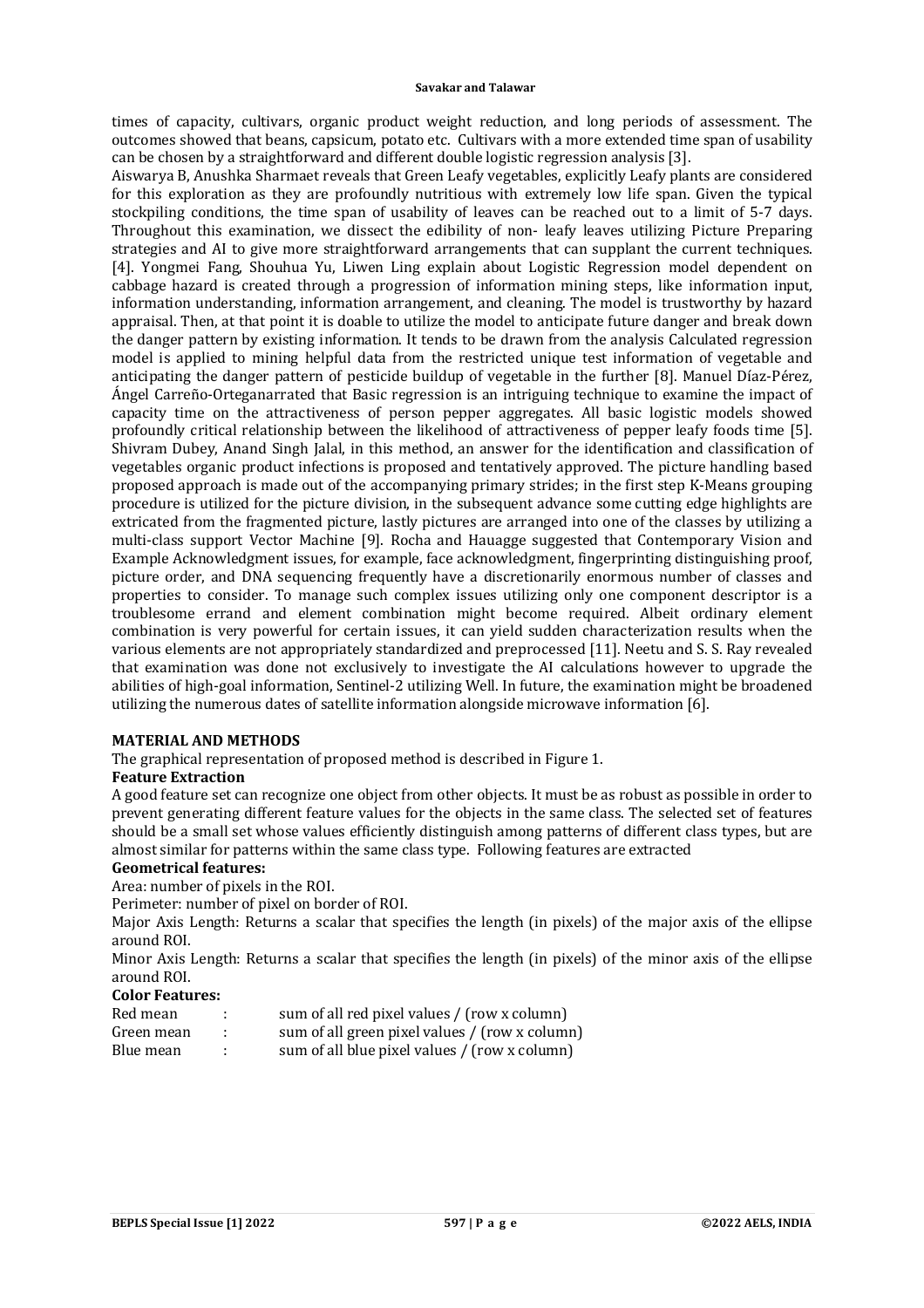

Figure 1. Proposed Method

# **KNN Classification:**

K-Nearest Neighbor is utilized for both order and logistic issues. KNN has a place with directed learning. This calculation is straightforward. KNN model is altogether in light of the preparation dataset. Here at whatever point we require expectation for concealed information, this calculation will look for K most comparable occasions. K-nearest neighbor classifier is amazing on the grounds that, to perform order it will measure the distance between two occurrences to discover the comparability. Then, at that point dependent on the comparability, it will arrange the approaching information.

The K-Nearest-Neighbors (KNN) is a nonparametric arrangement calculation, for example it doesn't make any assumptions on the rudimentary dataset. It is known for its straightforwardness and viability. It is an administered learning calculation. A named preparing dataset is given where the information focuses are classified into different classes, with the goal that the class of the unlabeled information can be anticipated.

## **Logistic Regression Classification**

Logistic Regression is a measurable strategy for dataset investigation in which, there is at least one autonomous factor that decide the output. The principle objective of Logistic regression is, it is a way used to divide the information to get an exact expectation of the class which utilizes the present data.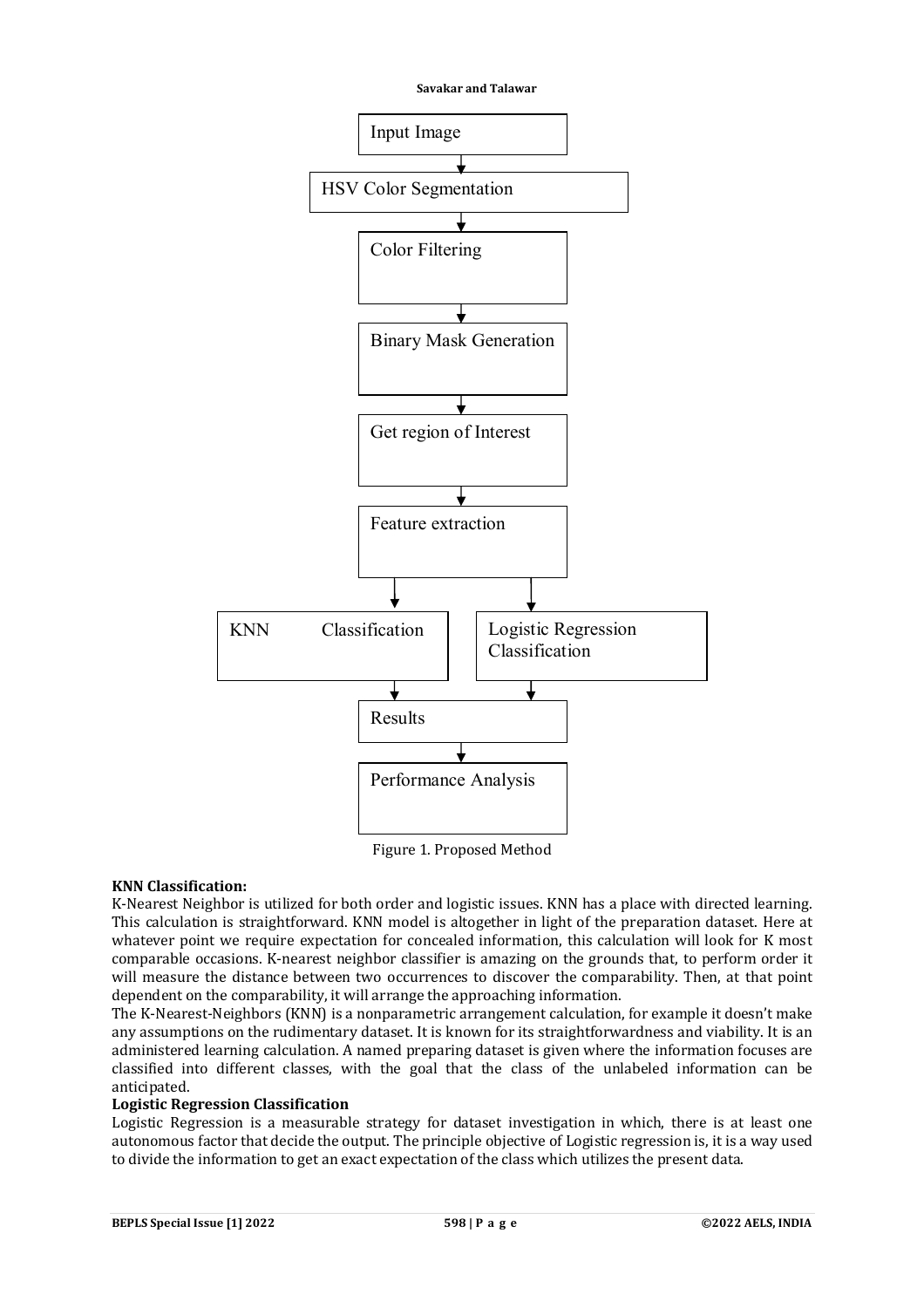# **RESULT AND DISCUSSION**

The results of the proposed system are represented in Table 1. The comparative analysis of KNN and Logistic Regression classifier result is described in Table 2. Finally, the pictorial representation of accuracy comparison is represented in Figure 8.

| Table 1. Original Image, HSV color segmentation and Segmented image |                               |                 |  |  |  |  |  |  |
|---------------------------------------------------------------------|-------------------------------|-----------------|--|--|--|--|--|--|
| Original Image                                                      | <b>HSV Color Segmentation</b> | Segmented Image |  |  |  |  |  |  |
| Potato                                                              |                               |                 |  |  |  |  |  |  |
| Beans                                                               |                               |                 |  |  |  |  |  |  |
| Mint                                                                |                               |                 |  |  |  |  |  |  |
| Capsicum                                                            |                               |                 |  |  |  |  |  |  |
|                                                                     |                               |                 |  |  |  |  |  |  |
| Fenugreek                                                           |                               |                 |  |  |  |  |  |  |

# **Logistic Regression Performance Analysis**

The Logistic Regression technique confusion matrix is represented in Figure 2. Then the classwise and all class result is represented in Figure 3 and Figure 4.

Accuracy =  $91.00\%$ Sensitivity = 91.92 % Specificity =  $99.01\%$ Precision =  $98.91\%$ 

|                          |                      |                      |                   |                      | Logistic Regression: Confusion Matrix |                |
|--------------------------|----------------------|----------------------|-------------------|----------------------|---------------------------------------|----------------|
| $\overline{1}$           | 19<br>19.0%          | $\bullet$<br>0.0%    | $\bullet$<br>0.0% | $\mathbf{0}$<br>0.0% | $\mathbf{o}$<br>0.0%                  | 100%<br>0.0%   |
| $\overline{2}$           | $\mathbf{0}$<br>0.0% | 17<br>17.0%          | 1.0%              | $\bf{0}$<br>0.0%     | $\Omega$<br>0.0%                      | 94.4%<br>5.6%  |
| 3                        | $\bullet$<br>0.0%    | 1.0%                 | 15<br>15.0%       | $\theta$<br>0.0%     | $\bullet$<br>0.0%                     | 93.8%<br>6.3%  |
| <b>Output Class</b><br>4 | $\mathbf{0}$<br>0.0% | $\bf{0}$<br>0.0%     | 3<br>3.0%         | 20<br>20.0%          | $\mathbf{0}$<br>0.0%                  | 87.0%<br>13.0% |
| 5                        | 1.0%                 | $\mathbf{2}$<br>2.0% | 4<br>1.0%         | $\bf{0}$<br>0.0%     | 20<br>20.0%                           | 83.3%<br>16.7% |
|                          | 95.0%<br>5.0%        | 85.0%<br>15.0%       | 75.0%<br>25.0%    | 100%<br>0.0%         | 100%<br>0.0%                          | 91.0%<br>9.0%  |
|                          | 1                    | $\overline{2}$       | 3                 | $\overline{4}$       | 5                                     |                |
|                          |                      |                      |                   | <b>Target Class</b>  |                                       |                |

Figure 2.Logistic Regression Confusion Matrix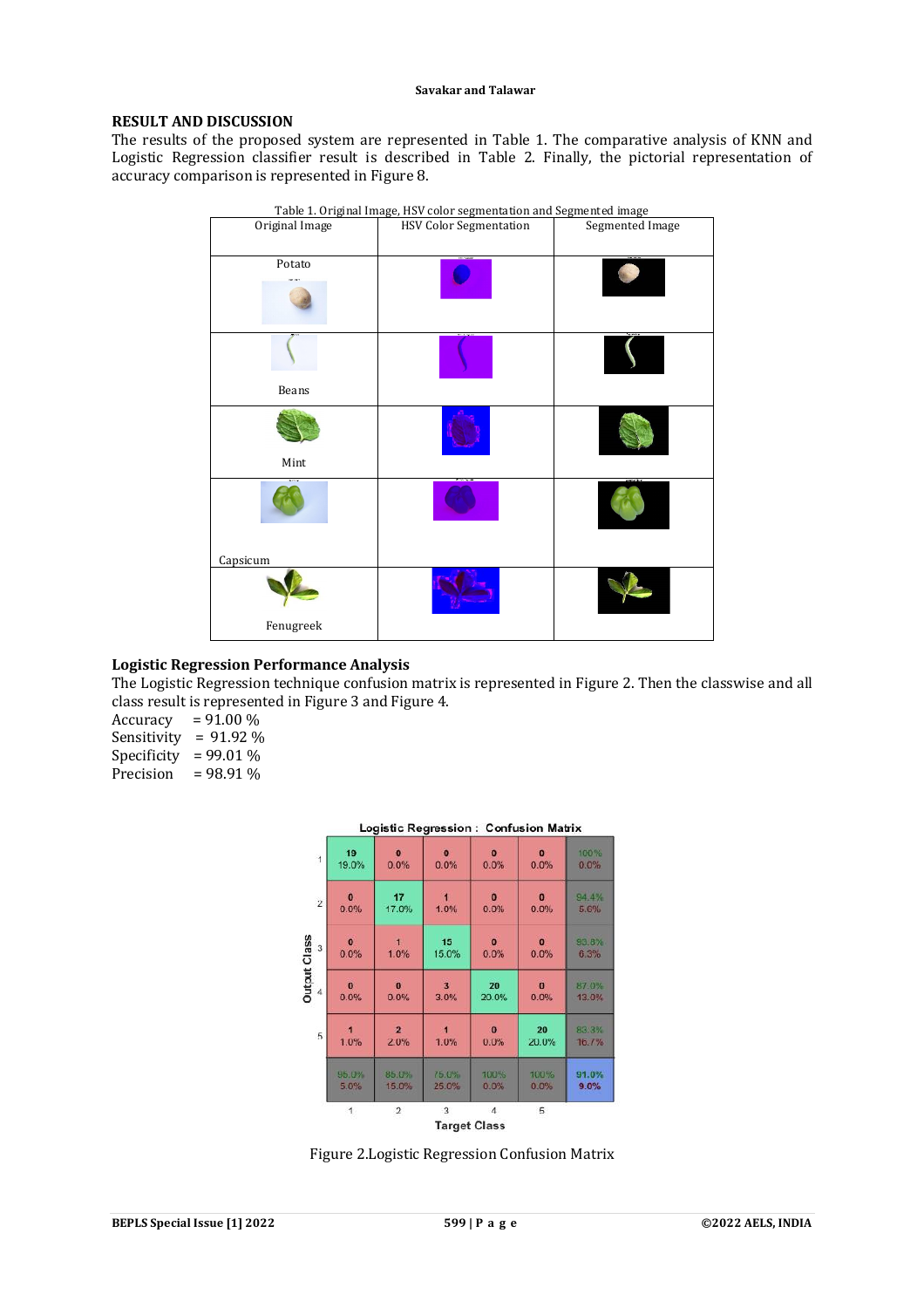

Figure 3. Logistic Regression Class wise



Figure 4. Logistic Regression All Class

### **KNN performance analysis**

The KNN classifier confusion matrix is described in Figure 5 alsothe KNN class wise and all class result is described in Figure 6 and Figure 7.

Accuracy =  $88.00\%$ Sensitivity =  $93.62\%$ Specificity =  $94.34\%$ <br>Precision =  $93.62\%$  $= 93.62 \%$ 



Figure 5. KNN Confusion Matrix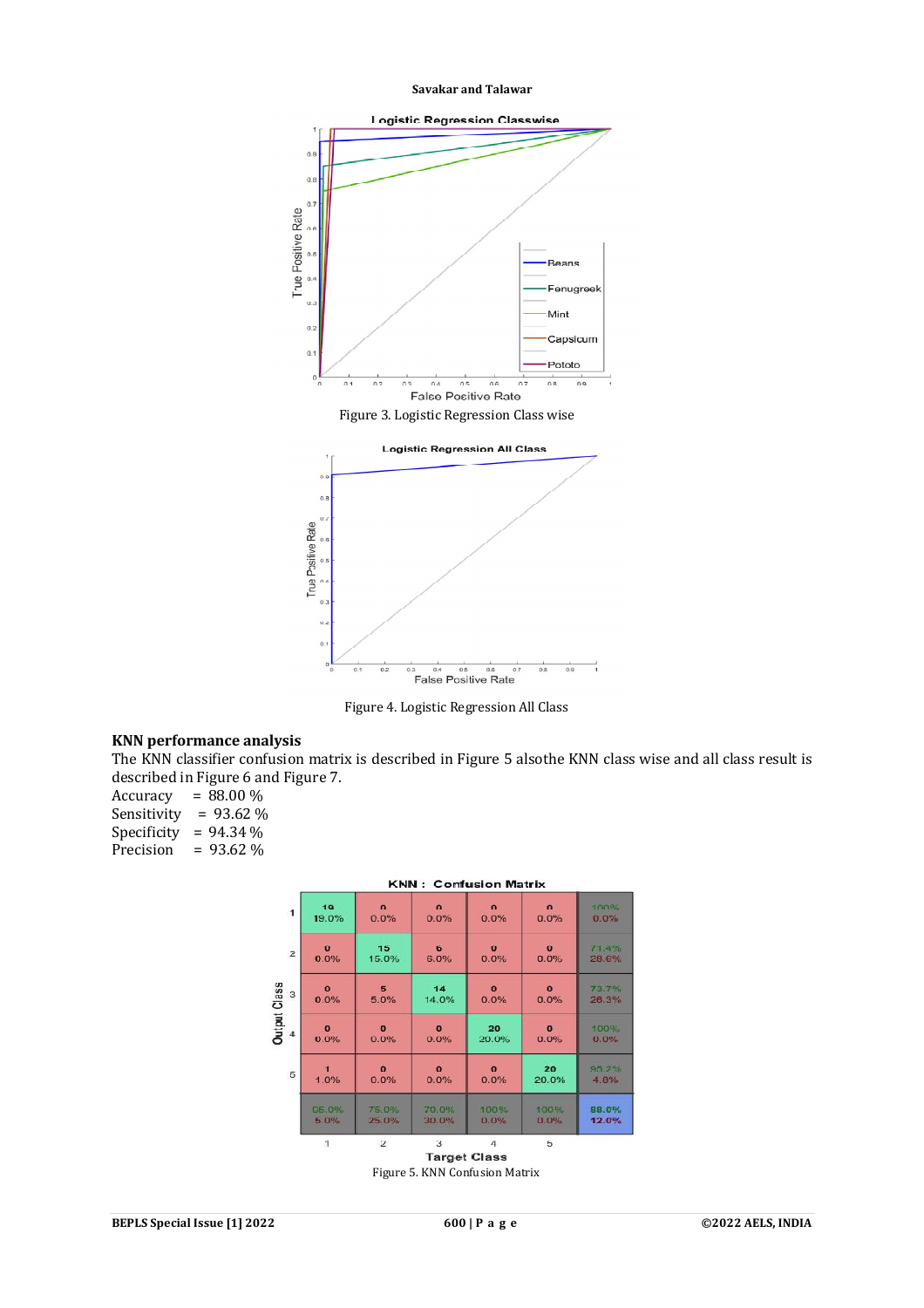

 $70$ 65

 $60$ 

 $\overline{z}$ 

|<br>| KNN<br>| Logistic Regression

Figure 8. Accuracy Comparison

Classifier Type